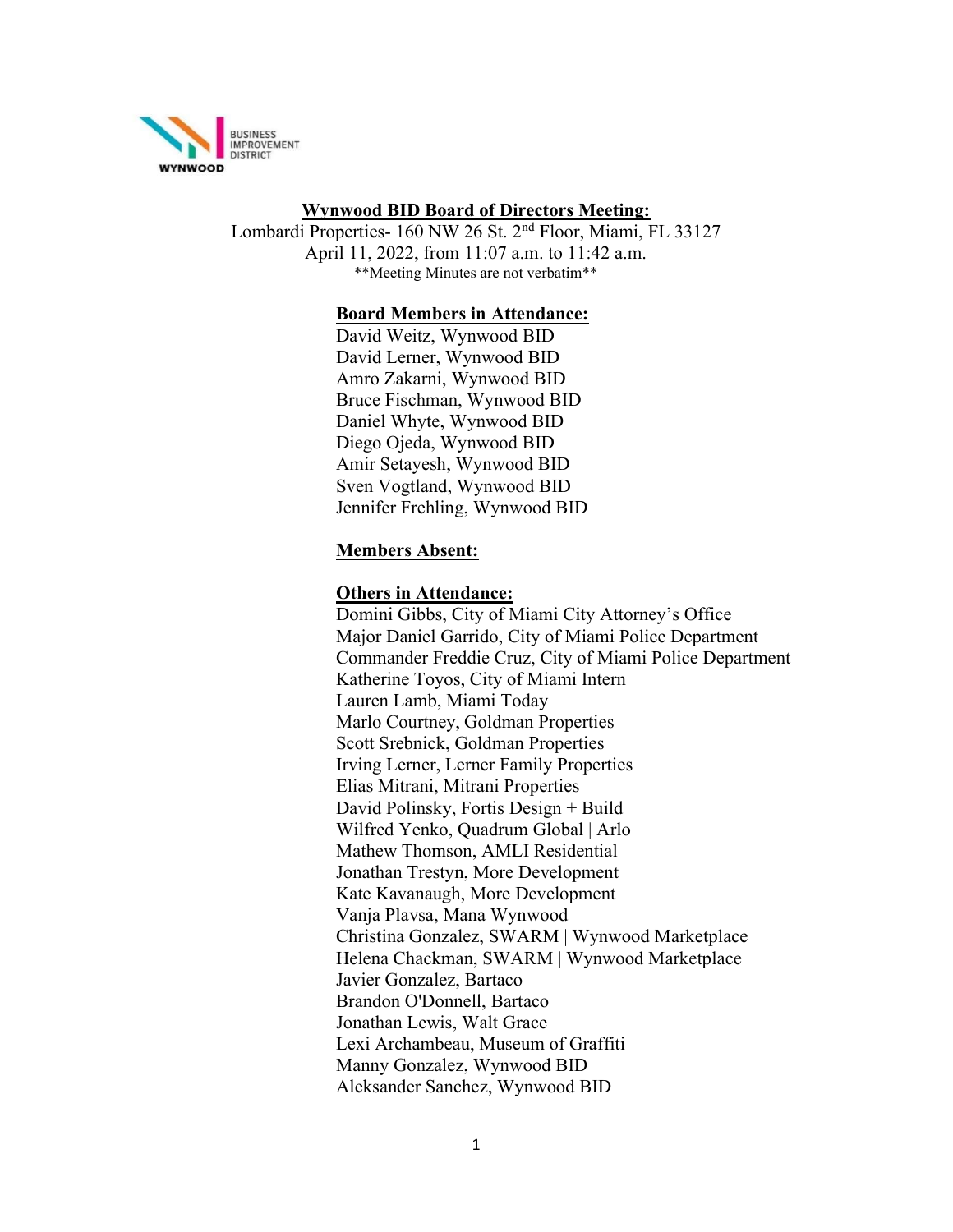Wynwood Business Improvement District (BID) Vice Chair, Marlo Courtney, called the meeting to order at 11:07am.

## PUBLIC COMMENTS:

- Considering Albert Garcia's absence, vice-chairman Marlo Courtney opened the public comments portion for the Wynwood Business Improvement District's Board of Director's meeting.
- It was noted that there were no public comments from the audience in attendance.
- Marlo Courtney closed the public comments portion of the Wynwood Business Improvement District's Board of Director's meeting.

# EXECUTIVE DIRECTOR REPORT:

- Wynwood BID Executive Director, Manny Gonzalez, advised the Wynwood BID Board of Director's that in accordance with the Wynwood BID Board By-Law requirements a ballot for an "up or down" vote was released by the Wynwood Business Improvement District offices on March  $4<sup>th</sup>$  for final ratification by the property owners within the Wynwood BID boundaries.
- As per the tabulation of ballot votes received by the Wynwood BID prior to the deadline date of 5:00 pm on Monday, April 4, 2022; there were (82) eighty-two voted received with unanimously approval of the proposed Wynwood Board of Director's slate.
- As per Manny Gonzalez, discussion with the City of Miami's attorney's office, it has been confirmed that the term of the new Board of Director's will sunset on September 30, 2023 and will coincide with end of the Wynwood BID's inaugural 10 year term.
- To get ahead of the process of finalizing the proposed Business Plan for Wynwood Business Improvement District's extension, which would run from 2023 to 2033, is almost finished and just needs final edits and finalization of the assessment rates to be levied on property owners by the Wynwood Business Improvement District board of directors.
- It was noted that the Wynwood BID office requested the following additional material to the open Legal Services Request to help refine LSR 21-1851.
	- o Invoking a voluntary levy for assessments on properties outside of the boundaries of the BID to receive services.
	- o The creation of a sample ballot form to attach to the business plan for rapid return by property owners and avoid the issues we experienced in the past pre-2017 when trying to expand the BID boundaries.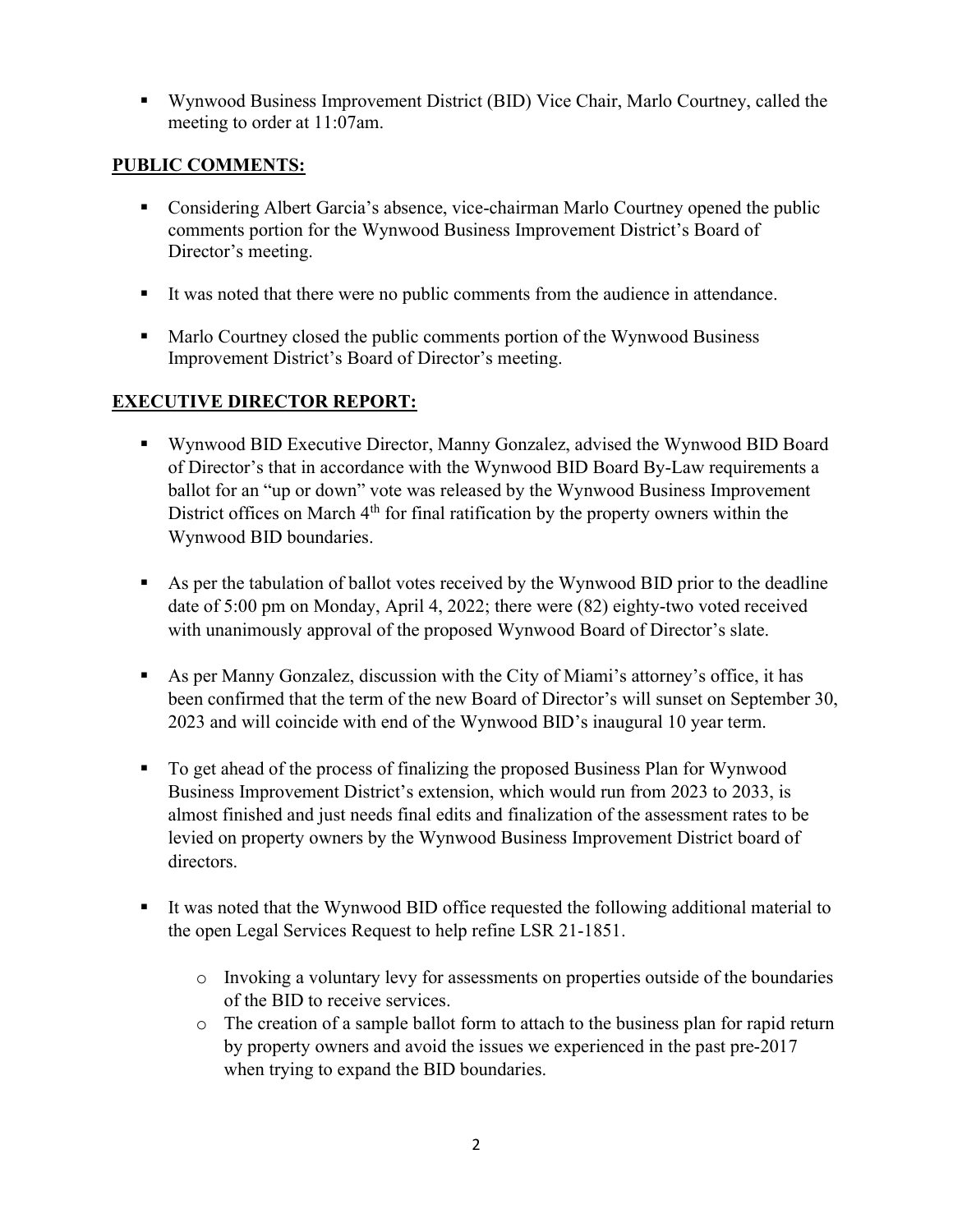- o The proposed steps needed for the Wynwood BID offices to submit to the City of Miami Commission, similar to 2013, when the initial Business Improvement District was ratified June 13, 2013.
- It was noted that the new Wynwood Board of Director's members have been sworn in by the City of Miami Clerk's office prior to the commencement of the April 11, 2022, meeting.
- Manny Gonzalez advised the Wynwood Board of Director's that as per By-Law requirements a Chairperson & Co-Chair need to be appointed by the members, via a simple vote to be written on paper sheets and tabulated.
- It was noted that the previous Chairperson & Vice-Chair was Albert Garcia & Marlo Courtney, respectively.
- Manny Gonzalez opened solicitations for Chair position of the Wynwood BID.
- It was noted that David Weitz volunteered for the Chair position.
- Sven Vogtland assured the members in attendance that Mr. Weitz would make an excellent Chairperson, as he is highly intelligent and passionate about Wynwood and the vitality of the district.
- As per the collection of the written ballot counts, Marlo Courtney announced Wynwood Business Improvement District unanimously agreed to appoint *David Weitz* as Chairperson and Amro Zakarni as the Wynwood BID's Vice Chair.

## SECURITY UPDATE:

- Wynwood City of Miami Police Commander Freddie Cruz introduced the newly appointed City of Miami Police Major for Central District, Daniel Garrido.
- It was noted that Major Garrido has worked in law enforcement for approximately  $25$ years and have served the Wynwood community in specific for many years.
- City of Miami Police Commander Freddie Cruz stated that "Everything is great" in Wynwood.
- As per City of Miami Police Commander Freddie Cruz, there has been a decrease in crime across the board, except for vehicular theft.
- City of Miami Police Commander, Freddie Cruz reemphasized that his #1 priority is public life safety.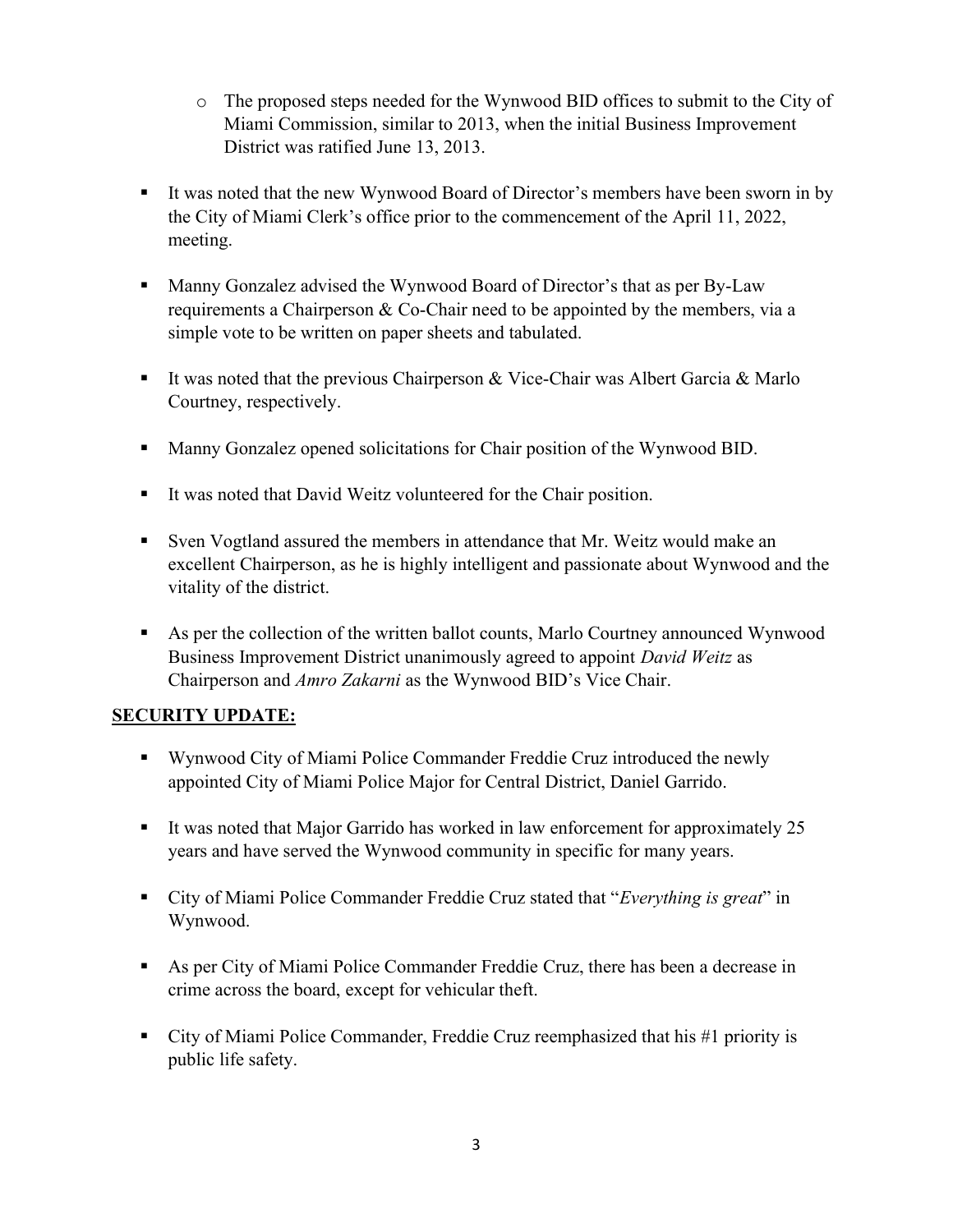- As per Commander Cruz, it was noted that the were no incidents in Wynwood during Ultra weekend, Mar 25 – Mar 27, 2022, the despite the increase of traffic from the 165,000 attendees.
- It was noted that Commander Cruz is currently working with the city to prepare for the increase of traffic in the summer and for Halloween.

# NEW BUSINESS:

- Jonathan Lewis, on behalf of Walt Grace Vintage, promoted Uncle Scotchy's Storytelling *Extravaganza* is a live, short-form story telling event set to take place on April  $16<sup>th</sup>$ .
- It was noted that they have already secured a partnership with J. Wakefield Brewery and Bruichladdich scotch and are affiliated with two great charities, PACT for Animals and Bullies-n-Beyond Rescue.
- It was noted that Walt Grace Vintage is seeking additional local sponsors to assist in the expansion of their event.
- Marlo Courtney close in-person public comments.
- Manny Gonzalez requested that the following Wynwood BID Board of Directors meeting be rescheduled from May  $10^{th}$  to May  $16^{th}$  out of deference to the previous Chairman, Albert Garcia, and to ensure that he will be able to attend.
- The Board unanimously agreed that the meeting date be rescheduled for Monday, May 16th, 2022.
- Meeting adjourned 11:42am